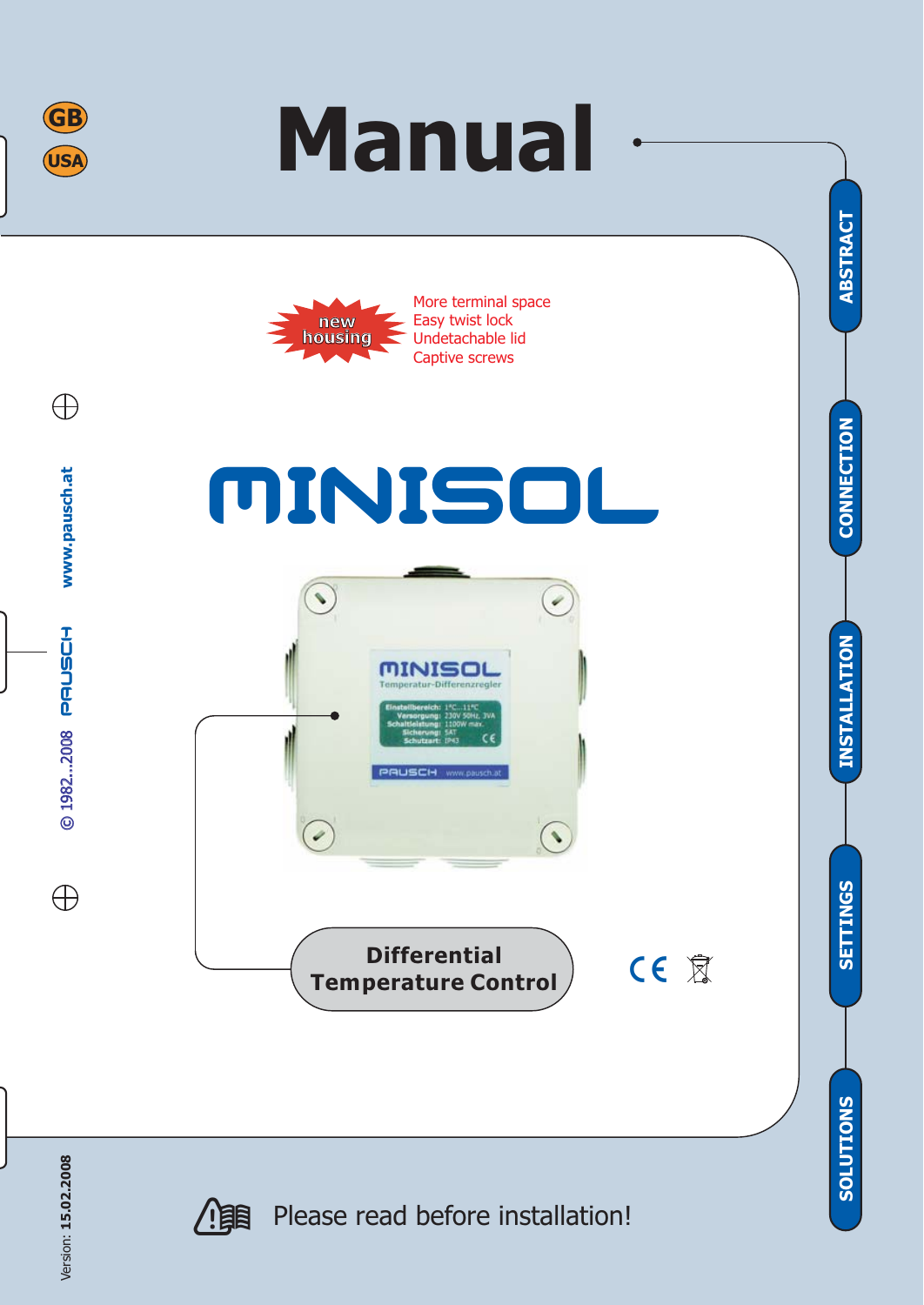**CONNECTION**

**CONNECTION** 

**INSTALLATION** 

## **FUNCTION**

The MINISOL provides a differential temperature controller. It is delivered with 2 temperature sensors (FA and FT + TH30). It switches on, if the temperature at one sensor is higher than at the other sensor. You can adjust, how much warmer one sensor needs to be, for switching on.

**2** Please read this manual for all details.

## **APPLICATIONS**

For solarheating: A solar collector should only be activated, if the sun shines strong enough. The collector can cool, if it is activated at the wrong time. The differential– controller (DIF) in the MINISOL acitvates the solar heating only, if there is enough solar energy for economical solar heating available.

For a buffer: You can use the MINISOL to load a buffer. Attatch the collector sensor at the heat source (such as a heat exchanger), and the bath sensor at the boiler or buffer .

For cooling: You can use the MINISOL for cooling, if the collector sensor is placed where you like to cool, and the bath sensor where the heat sink is (such as radiator, ground water heat exchanger).

 To find further details about DIFF setting see "ADJUST-MENT".

#### **MOUNTING**

Open the lid (turn twist lock at '0' position). Mount the MINISOL with 2 screws (clearance 85.5mm) at a <u>planar</u> wall.

A The assembly place must be: >not too wet >clean >between -10°C and +30°C >unreachable for children. Fireproof (e.g., not on a wooden wall) > outside the protective area of the bath.

 $\triangle$  The 4 twist locks have to be locked (position 'I') if the device is in use. And the device and all cables must be fix installed.

#### **IMPORTANT § NOTES**

This device works with mains voltage! The electric installation may only be carried out exclusively considering all responsible regulations and norms by a licensed electric expert. The electricity supply must occur over all lines by a switch with at least 3mm contact width (a GFCI ground fault circuit interrupter & a fast circuit breaker with maximal 16A triggering). All conducting touchable parts (pump, valve, temperature sensor, ...) must be earthed  $(\frac{1}{2})$ . A short circuit can damage the device. PAUSCH GmbH warrants goods of its manufacture as being free of defective materials and faulty workmanship. If warranted goods are returned to PAUSCH GmbH during the period of coverage (maximum 2 years since purchase date of the first buyer), PAUSCH GmbH will repair or replace without charge those items it finds defective. The foregoing is Buyer's sole remedy and is in lieu of all other warranties, expressed or implied, including those of merchantability and fitness for a particular purpose, secondary damages or for lost profit, lost credit, loss of data. Specifications may change without notice. The information we supply is believed to be accurate and reliable as of this printing. However we assume no responsibility for its use. While we provide application assistance personally, through our literature and the PAUSCH GmbH web site, it is up to the customer to determine the suitability of the product in the application. No claim to completeness. Provisory sentence mistake and misprint. Our general terms and conditions AGB (refer to www.pausch.at/ htm/buy/agb.htm) applys also. All rights reserved. Copyright 1982…2008 by PAUSCH GmbH. This device fulfills the requirements of the EU guidelines 73/23/EEC, 89/336/EEC, confirmed by the  $C \epsilon$  – sign.

**SETTINGS**

**SEITINGS**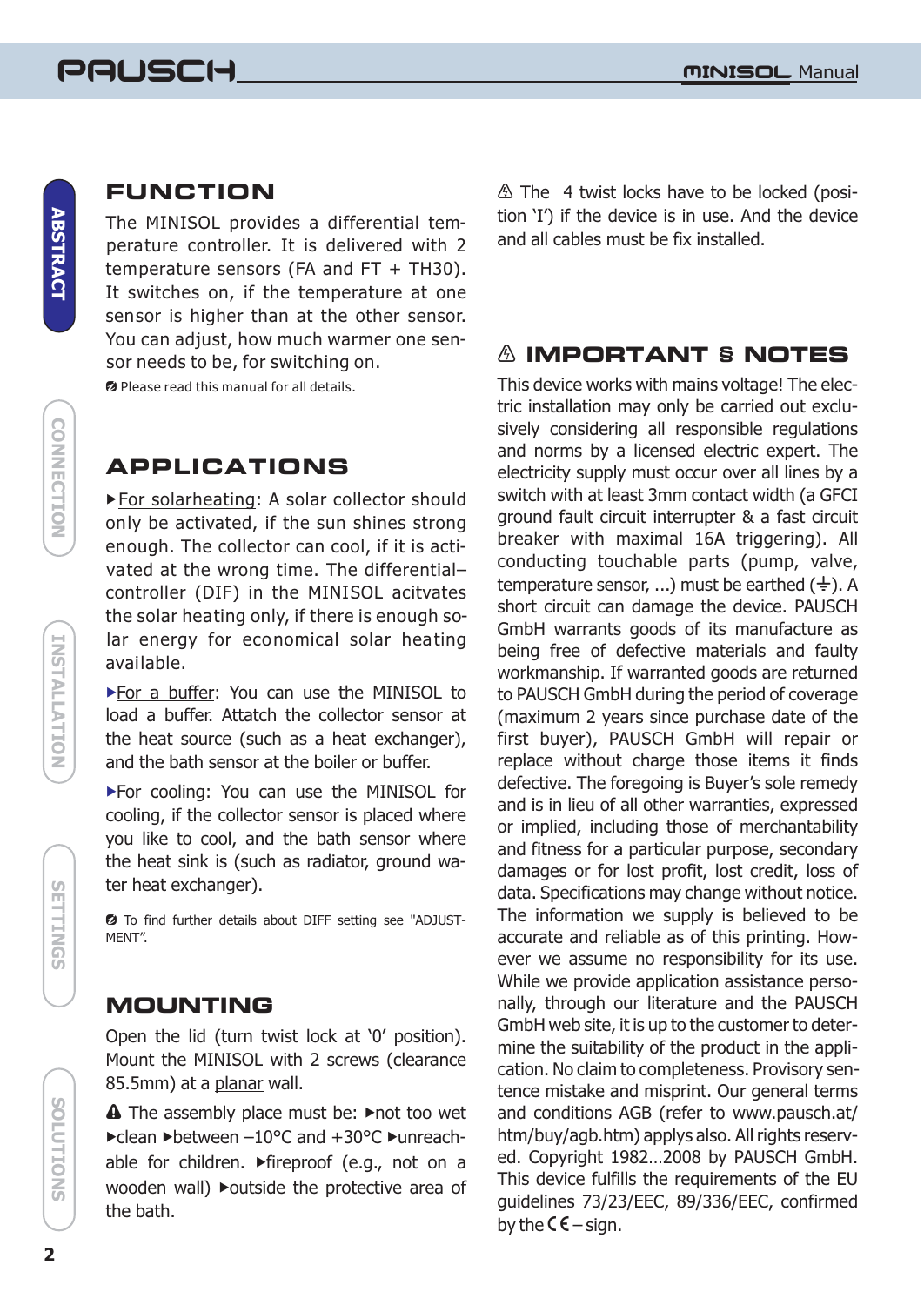

### **TECHNICAL DATA**

Supply: 230V ±10%, 50Hz +20%. Power consumption: < 3VA. Switching capacity: 1200VA. Protection class: IP44.

Adjustment range for DIFF–temperature : 1°C Dimensions : l=110, h=110, t=60mm. Terminals: 12 inside. … 11°C.

# **ABSTRACT ABSTRACT**

### **CONNECTION**

This picture shows stylised the MINISOL insides with the function of the 12 screw terminals:



230V Supply: Connect here the 230V mains. maximum 16A. The electricity supply must occur over all lines by a switch with at least 3mm contact width. Use a GFCI ground fault circuit interrupter and a fast circuit breaker with a trigger current of

Switching Output: Connect a 230V motorized cable shilding into these clips.

valve or a magnetic valve or a pump.

Temperature Sensors: Connect here the connected with earth potential  $(\frac{1}{2})$ . Push the accompanyed collector– and poolsensor. Use a shielded cable if nessesarry (refer to page 5 and 6). The clips in front of the terminals are

#### **TIP:**

 $\frac{1}{2}$  If You also need a maximum limiting, use the solar controller **SOLAX** or **DIGISOL**.

 $\P^*$  If You also need to switch a swimming pool filter pump, use the pool control **SOLPOOL**. It is endowed with a solar controller.

If You need a control for a solar- and a caloric heating, use the **KOMBISOL**. If You need it for a swimming pool, use the **DPOOL**. These devices give the solar power priority and use the caloric heating only if there is not enough solar energy available.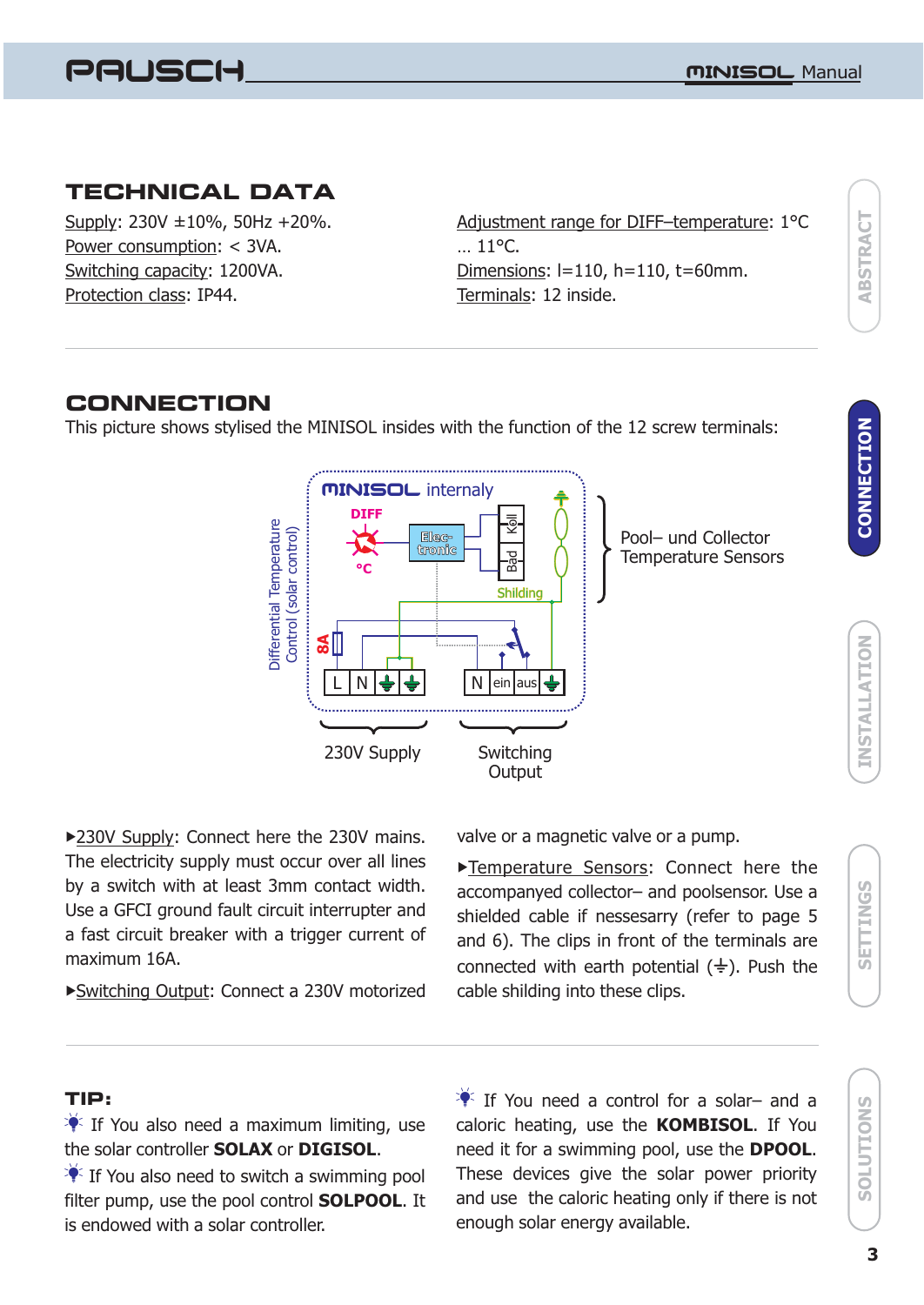# -

#### Here is a MINISOL displayed, that is switching a motorized valve:

If the collecor sensor is warmer than the pool sensor, as adjusted (DIFF-dial)  $\rightarrow$  MI-NISOL is switching on and there are 230V between the terminals 'N-ein'  $\rightarrow$  the motorized valve is opening. If not, 230V are between 'N–aus' and the motorized valve is closing.

**2** You can connect a magnetic valve like a circulating pump (see below). <sup>2</sup> For connecting a new 3way motorized valve from the company 'Praher', the **bold** printed terminal numbers are valid. Please refer to the valve manual!



#### Here is a MINISOL displayed, that is switching a circulation pump:

If the collector sensor is warmer than the pool sensor, as adjusted (DIFF-dial)  $\rightarrow$  MI-NISOL is switching on and there are 230V between the termanals 'N-ein'  $\rightarrow$  the circulation pump is running. If not, 230V are between 'N–aus' and the pump is off.

You can also connect a magnetic valve like the pump.





**SETTINGS**

**SETTINGS**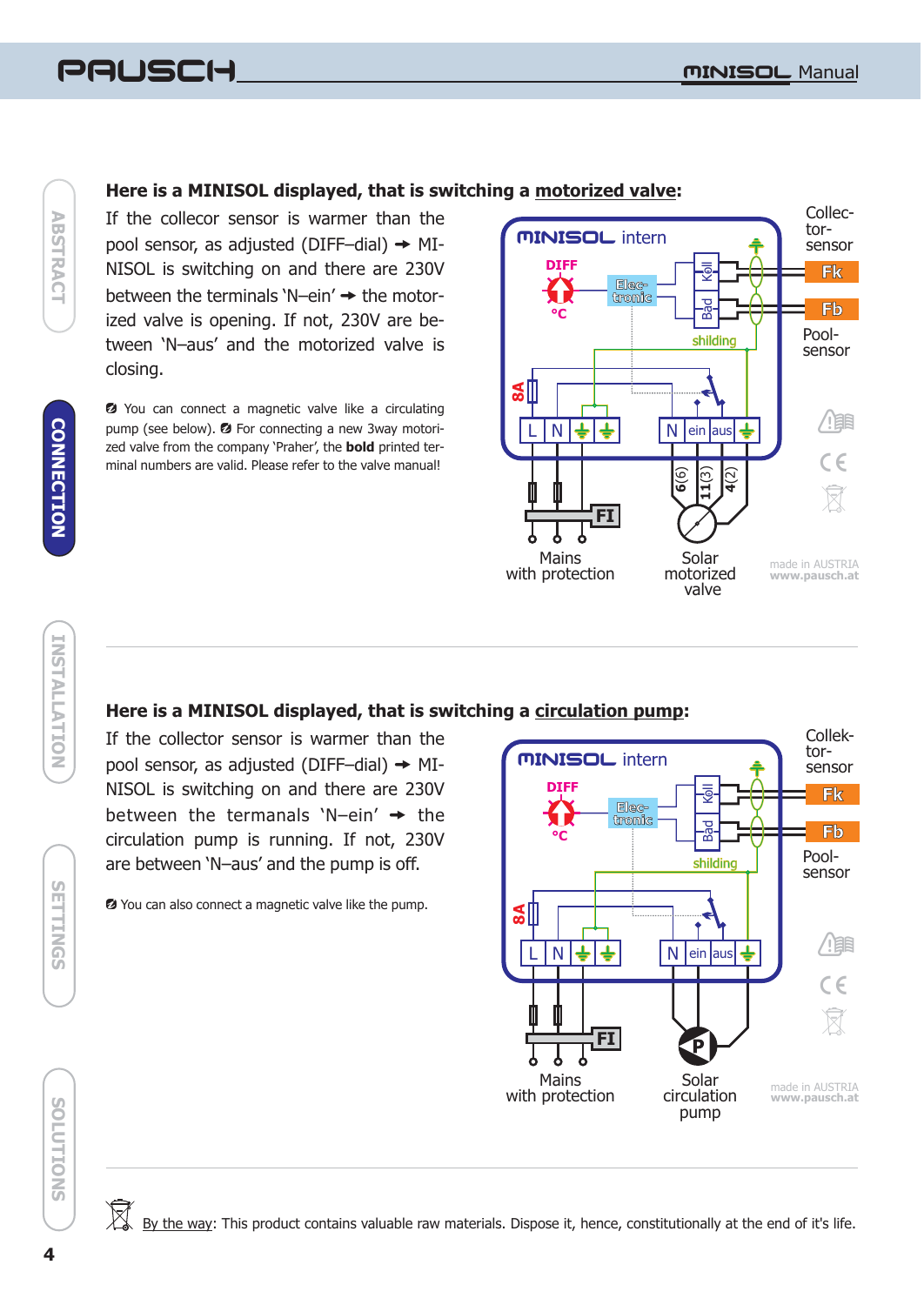# -

### **TEMPERATURE SENSORS**

The following construction forms are electrically identical and can be used arbitrarily:



The mooring-sensor  $(\mathsf{FT})$  is fixed at a pipe with a bell, tape or silicone rubber. It is normally used to measure the solar collector temperature (TKOLL). The FA is also available with a 20m or 30m long shielded cable FKS.



The surface-sensor  $(\square$  fits ideally for elastic mat collectors. It is stuck with silicone rubber between the mat ribs.



The immersion-sensor  $(FT)$  is put into an immersion sleeve (TH...). Usually to sense the pool temperature (TBAD). Also avalable with 5m long cable.



Some collectors are equipped with an immersion sleeve, with a 6mm diameter hole. The miniature immersion-sensor  $(FTG)$  fits into this sleeve.



Our chromium-plated brass immersion sleeves have ½" pipe thread and submerged depths of 30mm (TH30), 100mm (TH100), or 150mm **(TH150)**. Use the TH2SPVC sleeve for corrosive liquides (salty, acid, chemically loaded water, …).

# **SENSOR CABLE 'FKS'**

Please use our sensor cable  $\mathsf{FKS}$  for high reliability and accuracy. It is specially produced for temperature sensor applications.



 Disturbances can be induced into an unshielded cable by other close installed cables. This makes the relay flutter and cripples the contacts of the relay. Furthermore the sensor can be easily damaged by indirect lightning. Therefore please use the shielded sensor cable FKS for a cable length of 5m and above!

SOLUTIONS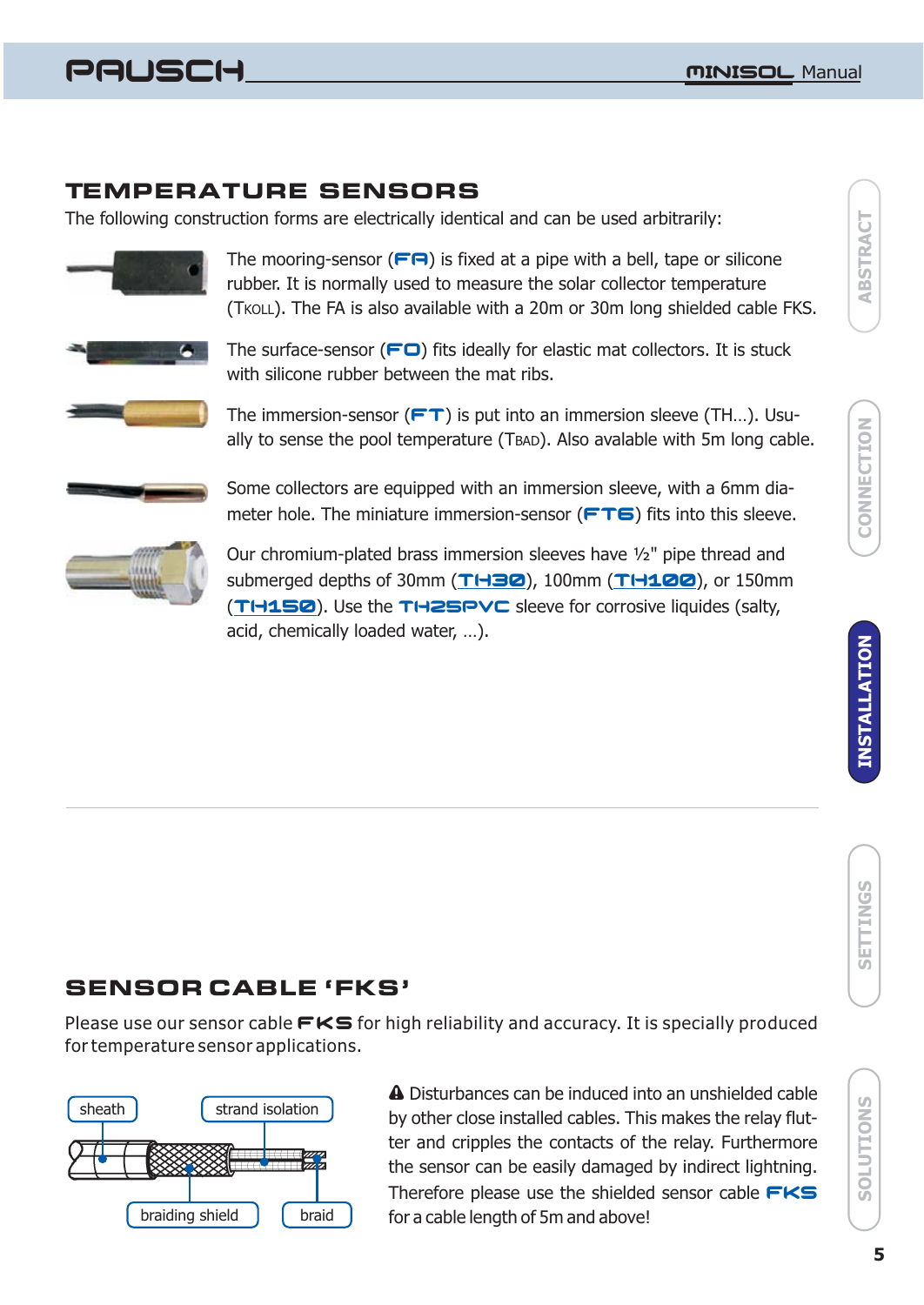# -

# **ABSTRACT ABSTRACT**

# **CONNECTION CONNECTION**

**INSTALLATION SOLUTIONS INSTALLATION**

#### **SENSOR CABLE**

The sensors have approx. 20cm long black connection strands. So they need to be lenthened.

#### **Thus connect to a cable:**

**O** Junction with a strand wire: 0 Strip. @ Twine strand firmly together. <sup>3</sup> Put on the provided shrink tubing (**SHRINKSEAL**) **in the set of the set of the set of the set of the set of the set of the set of the s** Heat it up with a lighter, till a sealing glue oozes out at the edges. Press the still warm tube a little, to remove air inside. This durable connection is absolutely waterproof.

2 Connection with a stiff wire: Use the waterproof crimp connection ( ) **CRIMPSEAL** : ① Strip. 2 Insert sensor strand and stiff wire. Crimp with a crimping plier. Heat with a lighter. The CRIMPSEAL wrapping shrinks and seals.

#### **SENSOR CABLE**

**2** In theory you can use any 2-pole cable with minimum 0.15mm² cross section. Keep in mind that small cross section and high lengths causes measurement errors (details at our homepage: www.pausch.at). Interfering signals from near cables and induction of lightning overvoltage can jam or destroy the controller and the sensor.

**A** Therefore use our shielded cable (FKS) at lengths of more than 5m. Connect the shielding with earth  $(\frac{1}{2})$  at the MINISOL:  $\circledcirc$  Strip the sheath. @ push the braiding shield to the back. Increase the interwoven screen at the begin ning of the sheath.  $\circledast$  Thread by the so resulted hole both strand wires. **twine the now empty** braiding firmly together. © Connect this braiding together with the yellow/ green earth  $(\frac{1}{2})$ wire.

#### **SENSOR PLACING**

The pool sensor should be close to the bath in a suction pipe, the collector sensor should be placed at the return pipe on a high place. The placement is ok, if the temperatures can be measured correctly also if the heating is not active. **Don't** put an unshielded sensor cable together with other cables in the same raceway. Use the FKS cable!

## **SETTINGS**

You can adjust the differential temperature inside the MINISOL.

 $\triangle$  Before opening the lid, switch electricity off. Don't touch parts that can conduct electricity (like fuse holder).

The DIFF rotary knob specifys how much the collector must be warmer than the pool water, so that MINISOL switches on the heating. Because the activation of the heating also costs a bit electric energy, heating is worthwhile only from approx. 3°C difference. To not give away too much solar energy, don't adjust the DIFF-Temp higher than 7°C.

 Adjusting a too low temperature, sometines you get only a little bit solar energy while the system is consuming electric energy. If adjusted too high, too much solar energy remains unused in the collector.



If MINISOL is heating, the red signal 'Heizen' is illuminated.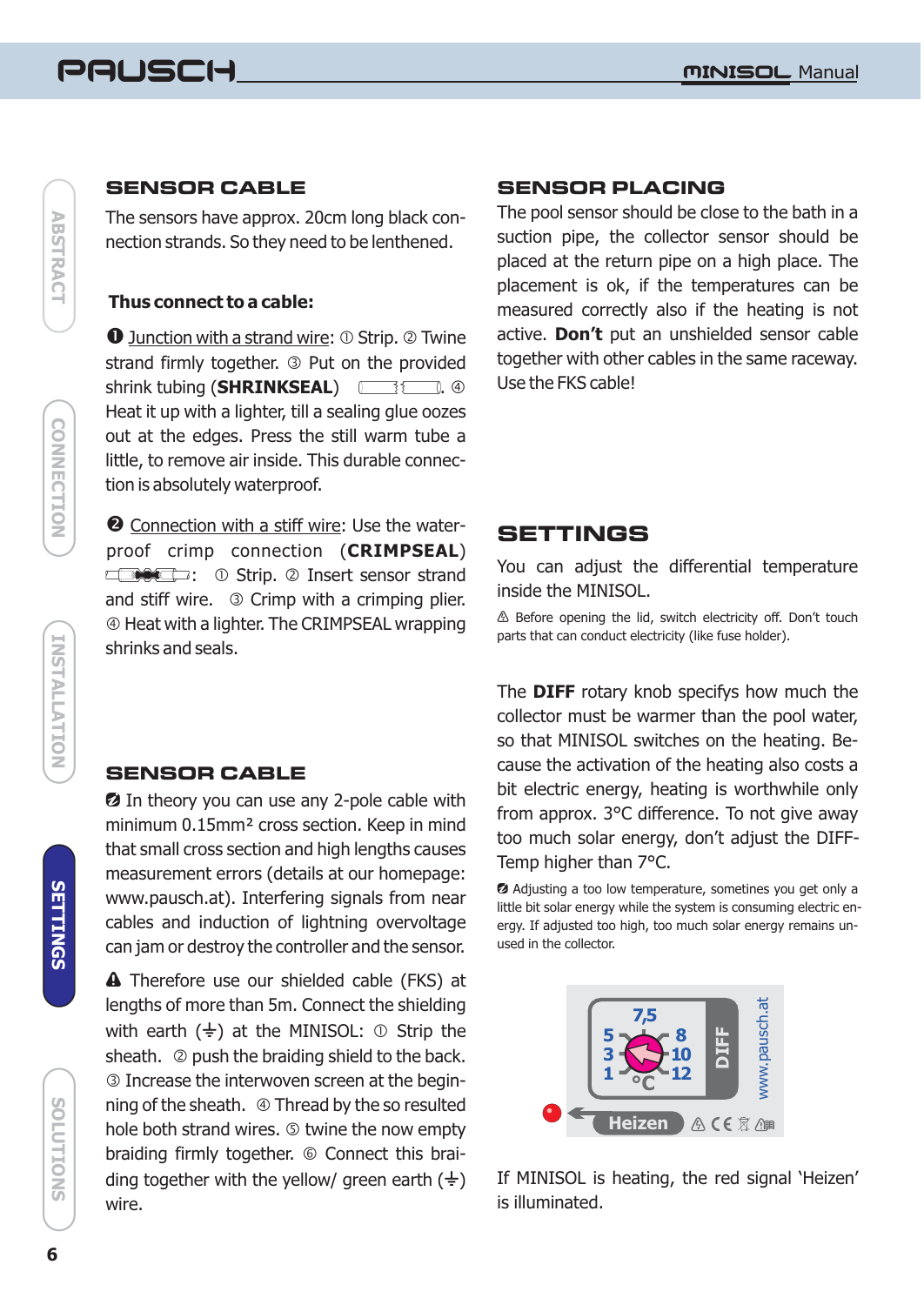# **PROBLEM SOLUTION**

Check these points if MINISOL is not operating as expected or visit www.pausch.at:



#### At problems with the temp. messurement:

Maybe there is a poor junction of the sensor " cable at the temperature sensor or in the MINI-SOL .

**• Check whether the sensors TBAD and** TKOLL are not exchanged. ▶ cool the TBAD sensor with an ice cube and check if the MINISOL

switchs on. > check if the MINISOL operates correctly if the sensors are directly connected. measure the resistance of the temperature sensors with an ohmmeter:

| $0^{\circ}$ C÷1630Ω; 10°C÷1783Ω; 15°C÷1854Ω;                                                  |  |
|-----------------------------------------------------------------------------------------------|--|
| $20^{\circ}$ C $\div$ 1927 $\Omega$ ; 25°C $\div$ 2000 $\Omega$ ; 30°C $\div$ 2076 $\Omega$ ; |  |
| $35^{\circ}$ C $\div$ 2152 $\Omega$ ; 40°C $\div$ 2230 $\Omega$ ; 50°C $\div$ 2417 $\Omega$ ; |  |
| 60°C÷2597 $\Omega$ ; 70°C÷2785 $\Omega$ ; 80°C÷2980 $\Omega$ .                                |  |

Nerver manipulate under voltage. Pay attention to your safety! **Ø** Find more information at: www.pausch.at info@pausch.at **SOLUTIONS** 

**SETTINGS**

SETTINGS